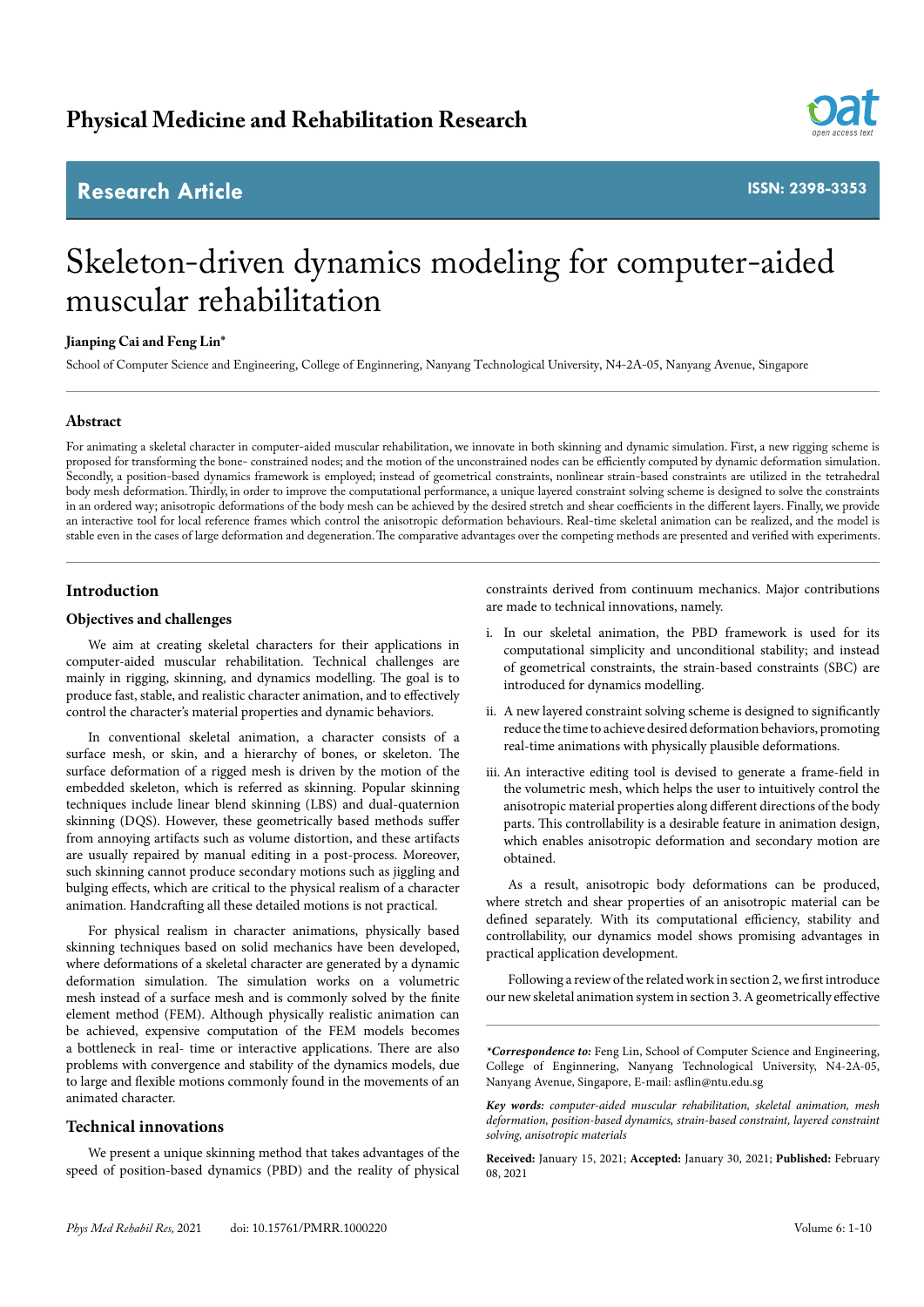and computationally efficient rigging scheme is introduced to bind a volumetric mesh with a skeleton. Dynamic motion of the unconstrained nodes is simulated within a PBD framework, which is enhanced by strain-based constraints and a volume constraint. A layered constraint solving scheme is proposed for fast convergence. Thus, anisotropic material properties can be set with the help of a frame-field generated by an editing tool. In section 4, real-time animations are demonstrated, performance against previous methods is compared, and analyses of results are given. Section 5 concludes our techniques and discusses future work.

## **Literature review**

## **Geometrically based skinning**

Linear blend skinning (LBS) [1] method is popular in skeletal animation for its simplicity and efficiency. The transformation matrix for each vertex of the rigged surface mesh is the weighted sum of those of its associated bones. However, in the case of large rotating or bending motion, LBS suffers from the candy-wrapper and the collapsingjoint artifacts. Dual-quaternion skinning (DQS) [2,3] removes these artifacts, but it introduces the bulging-joint artifact when the bending angle of a joint is large.

Moreover, these skinning methods rely only on geometrical transforms but not the underlying material properties of an animated character, which makes it difficult for them to generate both visually and physically realistic results for versatile skeletal motions. Therefore, post-processing (e.g., [4]) is often needed for volume correction in deformation generation. A proper weight function [5] also needs to be predefined to set the binding relationship between a skeleton and a skin, referred as skinning weights; and in the animation design, a manual weight painting process for weight refinement is required, which is tricky and labor intensive.

## **Physically based skinning**

In parallel to the geometrically based approach, physically based simulation of deformable objects has been developed in computer graphics since the late 1980s [6] and applied in applications such as cloth simulation and virtual surgery. Based on continuum mechanics, physically accurate results can be obtained with a high degree of realism, but with a high computational cost.

Research have been focused on improvement of the stability and efficiency of dynamic deformation simulation (see [7,8] for a review). Due to its appealing realism, the simulation method is incorporated with skeletal controls to provide an alternative way of skinning in skeletal animation. Capell et al. [9,10] presented a framework of skeleton-driven character animation. It models a character with an elastic control lattice attached to its skeleton and uses a linear elastic model in the simulation, which is solved by a FEM model. Constructing the control lattice is time consuming, and its resolution is not high enough to avoid undesirable artifacts. Teran et al. [11] proposed a quasi-static FEM method for flesh simulation that can robustly deal with inverted elements, but the scheme ignores the inertial effect thus cannot capture dynamic details of secondary motions.

Gilles et al. [12] combined DQS with continuum mechanics and formulated a generalized frame-based elastic model. Unfortunately, because the frame positions are updated in reaction to the internal forces instead of a scripted motion, the method cannot be applied to skeletal animation directly.

Interestingly, a fast approach with nonlinear FEM proposed in [13] considers two-way interactions between the skeleton, the body, and the environment; and near real-time performance can be obtained with explicit time integration. However, it is well known that explicit integration is only conditionally stable and not suitable for practical applications. Kim et al. [14] proposed a multi- domain subspace method to boost the simulation speed, but it requires a time-consuming preprocessing procedure including domain decomposition, subspace basis analysis and cubature optimization; and the range of deformations is constrained within a pre-computed subspace.

#### **Position Based Dynamics**

PBD proposed by Müller et al. [15] provides a primary framework for dynamic simulation of deformable objects (refer to the survey paper [16]). The main advantages are its computational efficiency and unconditional stability. An explicit time integrator can be used to produce stable results without suffering from overshooting problems. We share the view that this framework is suitable for real-time applications and can be adapted for advanced development of dynamics modelling.

Deul et al. [17] proposed a multi-layer surface model for character skinning within the PBD framework. It employs a method of shape matching with oriented particles [18] for elasticity simulation, and uses position-based constraints for contact handling, volume conservation and coupling of the skeleton with the deformable model. Rumman et al. [19,20] presented a skeleton-driven deformable model with a volumetric mesh, which uses LBS and imposes three geometrical constraints (stretch, volume, and bind constraints) within PBD. However, geometrical constraints used in all their work are affected by the tessellation of the simulated mesh, thus making the deformation behaviors dependent on the mesh topology. Moreover, only isotropic deformations can be simulated by tuning the coefficients of the constraints.

## **Methods and materials**

Aimed at anisotropic deformation, we designed a new scheme of skeletal animation. The input data includes a tetrahedral (TET) body mesh with an embedded surface mesh, and a skeleton with motion capture (Mocap) data. The volumetric body mesh is used for dynamic deformation simulation, with degrees of freedom determined by the number of mesh nodes; the high-resolution surface mesh is used for high-quality rendering. By applying a rigging scheme, skinning of the TET mesh is driven by the skeleton.

For the desired anisotropic deformations, an interactive editing tool is designed to define NURBS curves on the TET mesh. By applying a Laplacian smoothing strategy [21], a volumetric frame- field is generated that is referenced as local coordinate systems, to set anisotropic material properties. By incorporating the anisotropic material properties into the TET mesh, frames of real-time skeletal animation are achieved.

Detailed algorithm designs and computational techniques are presented in the following sections.

#### **Rigging for the constrained element nodes**

A skeleton is represented as a hierarchy of bones and joints. In the conventional skinning methods such as LBS and DQS, a large portion of the mesh nodes are affected by multiple bones with different weights. In large rotating or bending motions, unwanted candywrapper and collapsing-joint artifacts, or the bulging-joint artifact will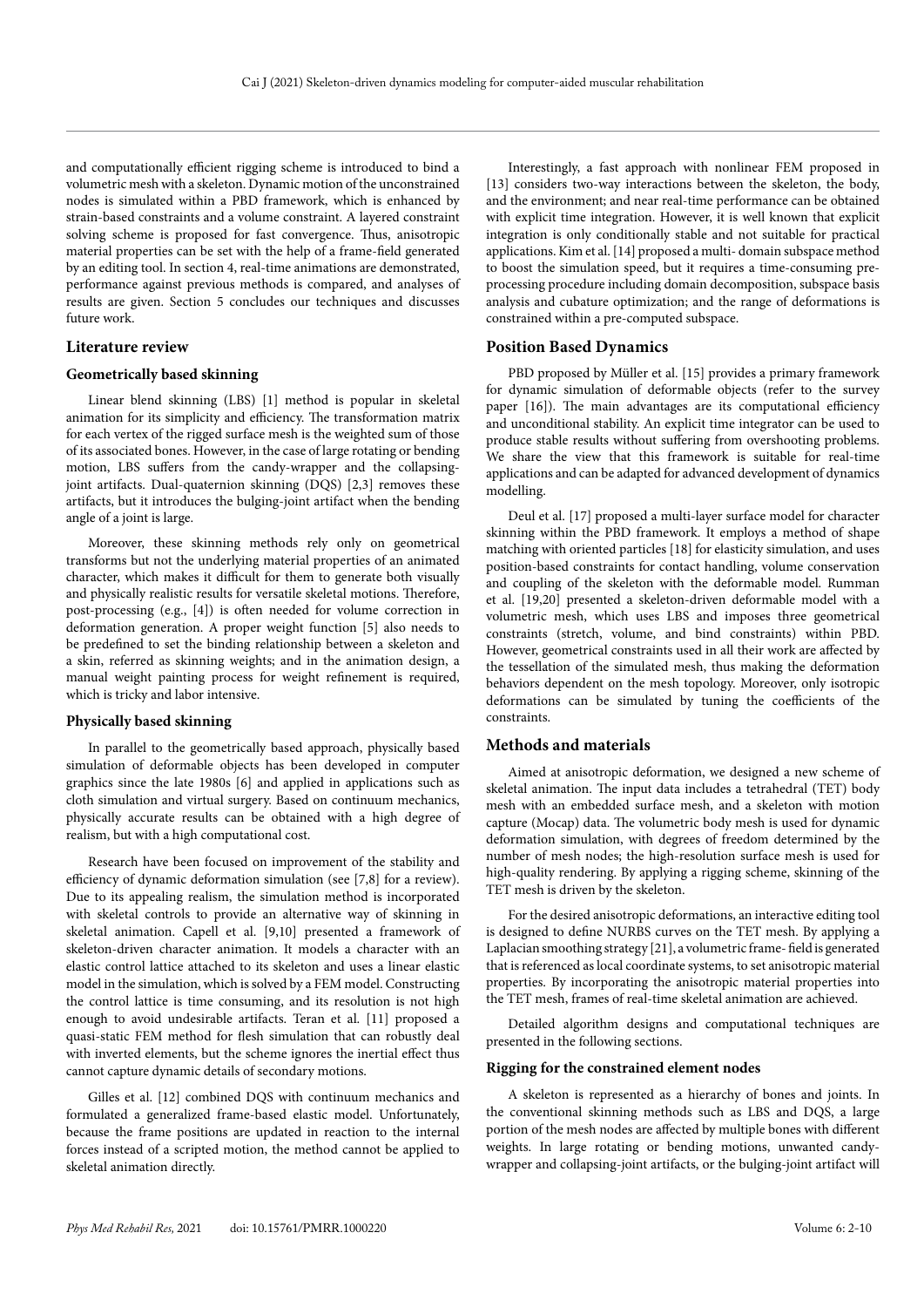be introduced; and the underlying material properties of the animated character cannot be accommodated.

To solve these problems and to facilitate generating a spatially varying frame-field for defining material properties, we devise a more effective and efficient rigging scheme, as illustrated in Figure 1. The tetrahedral elements intersected by the skeleton are strictly constrained, and each intersecting element is constrained to only one bone. The other elements are set to be indirectly controlled by the local coordinate systems for anisotropic material properties (to be detailed in the later section).

Each frame of the skeletal motion data consists of the local translational and rotational transformations of each joint. The global transformation of each bone is computed as an accumulated transformation from the root joint to the current joint, which is represented by a  $4 \times 4$  homogeneous matrix. In contrast to LBS where each node of the rigged mesh is transformed by a weighted sum of the global transformations of its associated bones, a more efficient skinning scheme computes the current position  $v'$  of a constrained node in an animation-frame as

$$
v' = M T^{-1} v_0 \tag{1}
$$

where  $v_{_0}$  is the global position of the node in the initial configuration (i.e., the rest pose),  $M$  is the current global transformation matrix of its attached bone, and  $T$  is a transformation matrix defining the global position of the bone in the rest pose, which is only a translation matrix. Overall, such a skinning scheme binds a TET mesh with an associated skeleton.

While such a rigging scheme enables flexibility for anisotropic deformations and the secondary motions, it also avoids heavy computation of the weighting functions of all the bones as in the LBS and DQS skinning. In practical animation design, it can also relieve the animator from the tedious weight painting/inputting procedure.

#### **Skinning for Skeleton-driven PBD**

The TET mesh is now considered as an elastic deformable object, and the positions of the unconstrained nodes are then updated by a dynamic deformation simulation driven by a skeletal motion. Instead of formulating the simulation as a rigorous solid mechanics problem and solving it by FEM with a high computational cost [8], we exploit the PBD framework in our system for its fast and stable performance. Combined with the Mocap data of a skeleton, the iterative procedure is depicted in Table 1.

In steps 3 and 4, a motion frame is updated, and the positions of the constrained nodes are updated by the skinning in Eq. (1). Then, a symplectic Euler integration computes the predicted positions (as in steps 5 and 6). Here h denotes the time-step size,  $f_{ext}$  the external force with only gravity considered here.  $w_i = m - 1$  is the inverse mass of each node, and it is set to zero for a constrained node so that the constrained ones are only driven by the skeletal motion. The key component of the algorithm is the constraint solver (in steps 7-9), where  $k$  denotes the stiffness of a constraint. It corrects the blindly predicted positions in the time integration step by iteratively solving different constraints in a Gauss- Seidel-like way, which is called positional projection. Finally, the nodal velocities are updated and damped in steps 10 and 11.

To improve the convergence of the constraint solver, we propose a new constraint solver that solves the constraints in an ordered, layerwise manner. This layered constraint solver will significantly reduce



Figure 1. TET elements (nodes in in yellow) intersected by the skeleton (in green) are strictly constrained to one bone

**Table 1.** Skinning for skeleton-driven PBD

| S. No | Algorithm                                                                                                     |
|-------|---------------------------------------------------------------------------------------------------------------|
| 1     | Initialize positions and velocities: $x_{\omega}$ and $v_{\omega}$ ;                                          |
| 2     | while (simulating on)                                                                                         |
| 3     | Load a motion frame (frameID++);                                                                              |
| 4     | Update positions of the constrained element nodes: $v' = M T^{-1} v_{o}$ ;<br>// symplectic Euler integration |
| 5     | $v_{i+1} \leftarrow vt + h * wi * \textbf{f} ext;$                                                            |
| 6     | $x_{i+1} \leftarrow x_i + h * v_{i+1}$<br>//solve the constraints by projection                               |
| 7     | for $(i=0; i \leq \# iterations; i++)$                                                                        |
| 8     | $x'_{t+1}$ $\leftarrow$ Layered Constraint Solver $(k, x_{t+1})$ ;                                            |
| 9     | end<br>// update velocities                                                                                   |
| 10    | $v_{t+1} \leftarrow (x'_{t+1} - x_t)/h;$                                                                      |
| 11    | Damped Velocity $(v_{n+1})$ ;                                                                                 |
| 12    | end                                                                                                           |

the number of iterations required for convergence, thus improve computational efficiency of the algorithm. The details are discussed in section 3.5.

#### **Strain-based constraints**

Instead of geometrical constraints used in the previous work for skeletal animation [17,19,20], strain-based constraints [22] are considered in our work, in combination with the layered constraint solver. This will improve physical authenticity which is a trade-off with executive performance in the PBD framework. Moreover, anisotropic dynamic behaviors can be obtained in working with our anisotropic frame-field, supporting the need for more flexible and complex deformations.

The strain-based constraints can be defined in terms of a nonlinear Green-Lagrange strain tensor derived from solid mechanics [23]. As the stiffness values of the constraints are independent of the tessellation, and with stretch and shear properties of a material defined separately, we are able to define anisotropic deformations, with reference to the local frames generated by an interactive editing tool.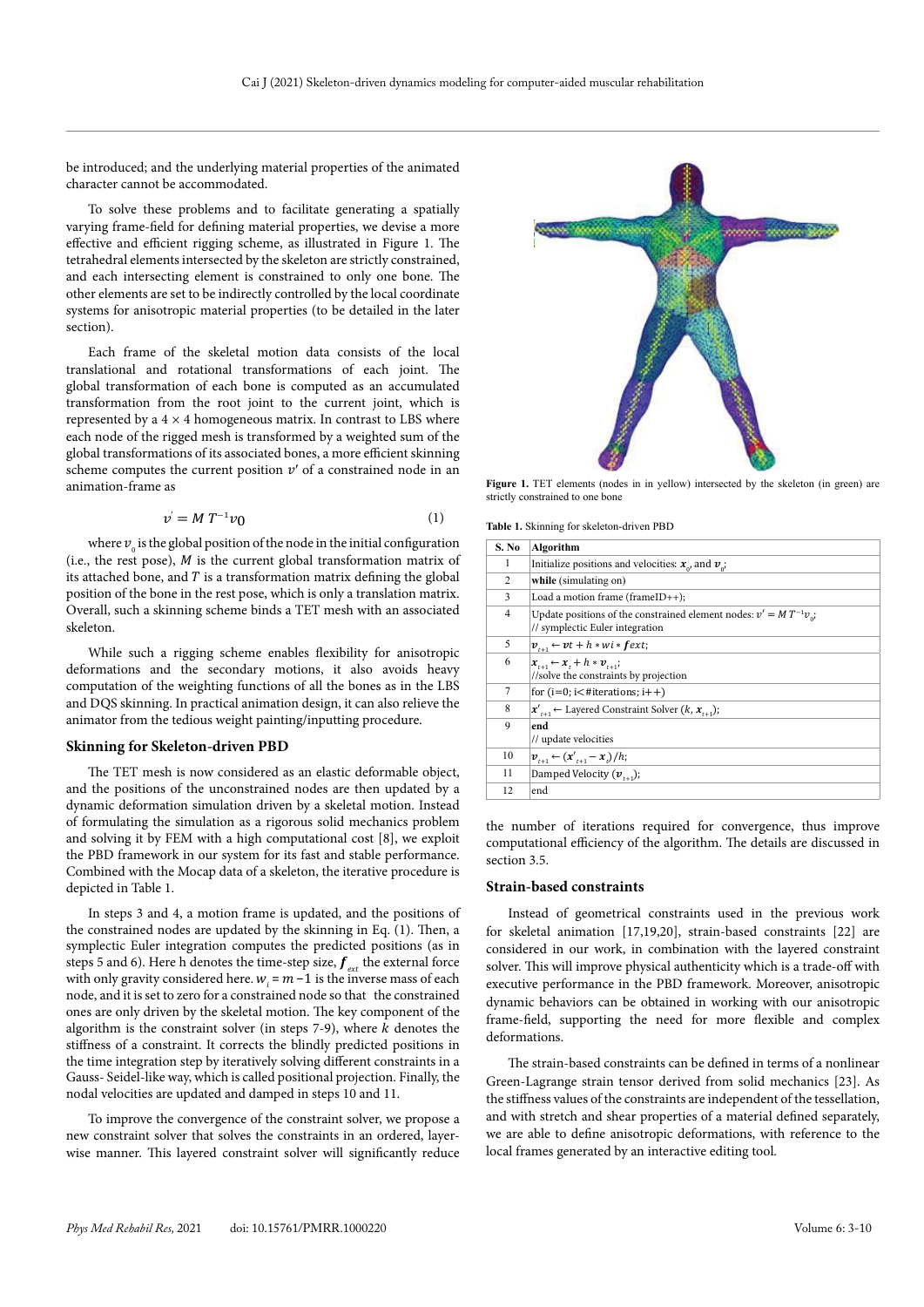Let's start with the Green-Lagrange strain tensor as a measure of deformation, defined as

$$
C = \frac{1}{2} (F^{T}F - I) \in \mathbb{R}^{3 \times 3},
$$
 (2)

where  $F \in \mathbb{R}^3 \times 3$  is called deformation gradient, and  $I \in \mathbb{R}^3 \times 3$  is an identity matrix. Given a TET element with its nodal positions  $(\mathbf{X}_0, \mathbf{X}_1)$  $\mathbf{X}_2$ ,  $\mathbf{X}_3$ ) in the initial configuration and  $(\mathbf{x}_0, \mathbf{x}_1, \mathbf{x}_2, \mathbf{x}_3)$  in the deformed configuration, the deformation gradient can be approximately computed as

$$
F = D_S D_{\mathcal{m}}^{-1} \tag{3}
$$

where  $D_s = [x_1 - x_0, x_2 - x_0, x_3 - x_0]$ , and  $D^{-1}m = [X_1 - X_0, X_2 - x_0]$  $X_{0}$ ,  $X_{3}$  –  $X_{0}$ ]<sup>-1</sup>. Note that  $D^{-1}$ m can be pre-computed from the original undeformed configuration, and  $F$  is constant within an element. The nonlinear strain tensor is rotation-invariant, thus supports large deformations.

A constraint function can be defined based on the strain tensor, as

$$
C\left(x_{0}, x_{1}, x_{2}, x_{3}\right) = \frac{1}{2}\left(F^{T}F - I\right) = \mathbf{0}.\tag{4}
$$

With this constraint satisfied, a deformed element can be restored to its initial pose. Since  $C$  is symmetric, six scalar functions of constraints are derived here, including three stretch constraints with respect to the diagonal components and three shear constraints with respect to the off-diagonal components, written as  $C_{ij}$  ( $\mathbf{x}_0$ ,  $\mathbf{x}_1$ ,  $\mathbf{x}_2$ ,  $\mathbf{x}_3$ ) = 0,  $i < j$ . For faster convergence of the constraint solver, we use a linearized stretch constraint,  $C_{ii}(\mathbf{x}_0, \mathbf{x}_1, \mathbf{x}_2, \mathbf{x}_3) = \sqrt{Si}i - 1 = 0$ , where  $S_{ii}$  are the diagonal elements of  $F^{T}F$ .

With geometrical constraints, only isotropic deformations can be simulated; and the resulting positional corrections depend on mesh tessellation, which limits the degrees-of-freedom of mesh nodes. For example, the stretch constraint updates nodal positions only along the directions of mesh edges, and the bind constraint also updates positions along a specific direction. In contrast, the strain- based constraints are independent of mesh tessellation and provide the user with more control over the material properties along different directions. In this regard, we have designed an interactive tool to define a frame-field as a reference for defining the anisotropic material properties.

#### **Invertible volume constraint**

Mathematically, a deformed element can restore its original shape if the strain-based constraints are completely satisfied. However, in the numerical solution, as the strain-based constraints are solved in a Gauss-Seidel-like manner and only by a few iterations, the restoring energy cannot be fully conserved. In our dynamics modelling, we introduce an additional volume constraint for volume conservation, especially in dealing with the large deformations, e.g., deformations caused by fast motion. Given that  $J = \det(F)$  represents the fraction of volume change of an element,  $J = 1$  indicates no volume change, we derive a volume constraint as

$$
J(x_0, x_1, x_2, x_3) - 1 = 0. \tag{5}
$$

An advantage of this signed-volume constraint is that, working with our layered constraint solver and the anisotropic frame-field, inverted or even degenerated elements can be restored without special treatments such as the invertible methods in [24,25].

It is also worth to note that the resulting dynamics performance is determined by the constraint functions. We incorporate the strainbased constraints and volume constraint into the dynamic's integration solver. The strain-based constraints are independent of the mesh grid. The volume constraint is affected by the resolution of the mesh grid but not the geometrical and topological structures.

#### **Layered constraint solver for fast and stable convergence**

With the primary PBD framework, we can solve a constraint function as follows:

Given a constraint function  $f(x) = 0$  where x is a vector of constrained variables, e.g., position vector  $\mathbf{x} = (\mathbf{x}_0, \mathbf{x}_1, \mathbf{x}_2, \mathbf{x}_3)$  for a TET element, the position correction vector  $\Delta x$  can be obtained by firstly applying a first-order Taylor expansion as

$$
f(x + \Delta x) \approx f(x) + \nabla_x f \cdot \Delta x = 0,
$$
\n(6)

where  $\nabla f = \partial f / \partial x$  is the gradient of *c* with respect to *x* 

If we restrict the direction of  $\Delta x$  as  $\Delta x = \lambda \nabla x f$  which conserves the linear and angular momentum, we have  $\Delta x = (-c(x) | \nabla x c|^2) \nabla_x f$ 

$$
\Delta x_i = w_i \left( -f(\mathbf{x}) \right)
$$
  

$$
\sum_{j=1}^{3} \frac{1}{|V_{xj}f|^2} \nabla_{xi} f
$$
 (7)

The strength of a certain constraint can be defined by a corresponding stiffness  $k$ , thus the final position correction is taken as  $k\Delta x$ . This projection process is usually done by a predefined number of iterations in a Gauss-Seidel manner; that is, it solves the constraint element-wisely, and the resulting positional correction of each element immediately affects the following updates. The constraint solver actually propagates the deformations from place to place across the whole TET mesh. It converges to an equilibrium state if an infinite number of iterations are taken.

By decomposing the factors of the above constraint function, it can be seen, for a numerical solution, such a constraint solving scheme requires many iterations to converge; especially for a high-resolution TET mesh, it takes much longer time to propagate a deformation across the mesh. Also, the mechanical behaviors depend on mesh resolution. And finally, the order of constraints affects convergence; that is, if the constraints of elements are solved in a different order, it will produce different deformation behaviors, exhibiting different material stiffness.

To solve these problems, based on the fact that deformations in our rigged TET mesh are propagated from the bone-constrained nodes to the rest of the nodes, we perform a re-ordering of the TET elements into layers according to their distances from the skeleton, such that each bone is surrounded by multi-layers of elements, as illustrated in Figure 2 for two TET meshes. The layers are built from the inner skeleton constrained elements, which are set to be the first layer; and then each successive layer contains the neighbouring elements of the previous layer. The solver will thus encounter the layer-by-layer elements and solve the constraints in a unique way according to the clustered layers. We can achieve a consistent and stable propagation of deformation.

In order to further improve the convergence rate of an iteration, during the first few iterations, we purposely increase the nodal masses of the current layer to consolidate the previous updates after updating nodal positions of each layer (named consolidating iterations here and afterwards) and reset the masses to the original configuration for later iterations. The mass-increasing coefficient can be tuned by the user, which is used as a parameter to control elastic property. In this study, we set it as 10 times of the original mass.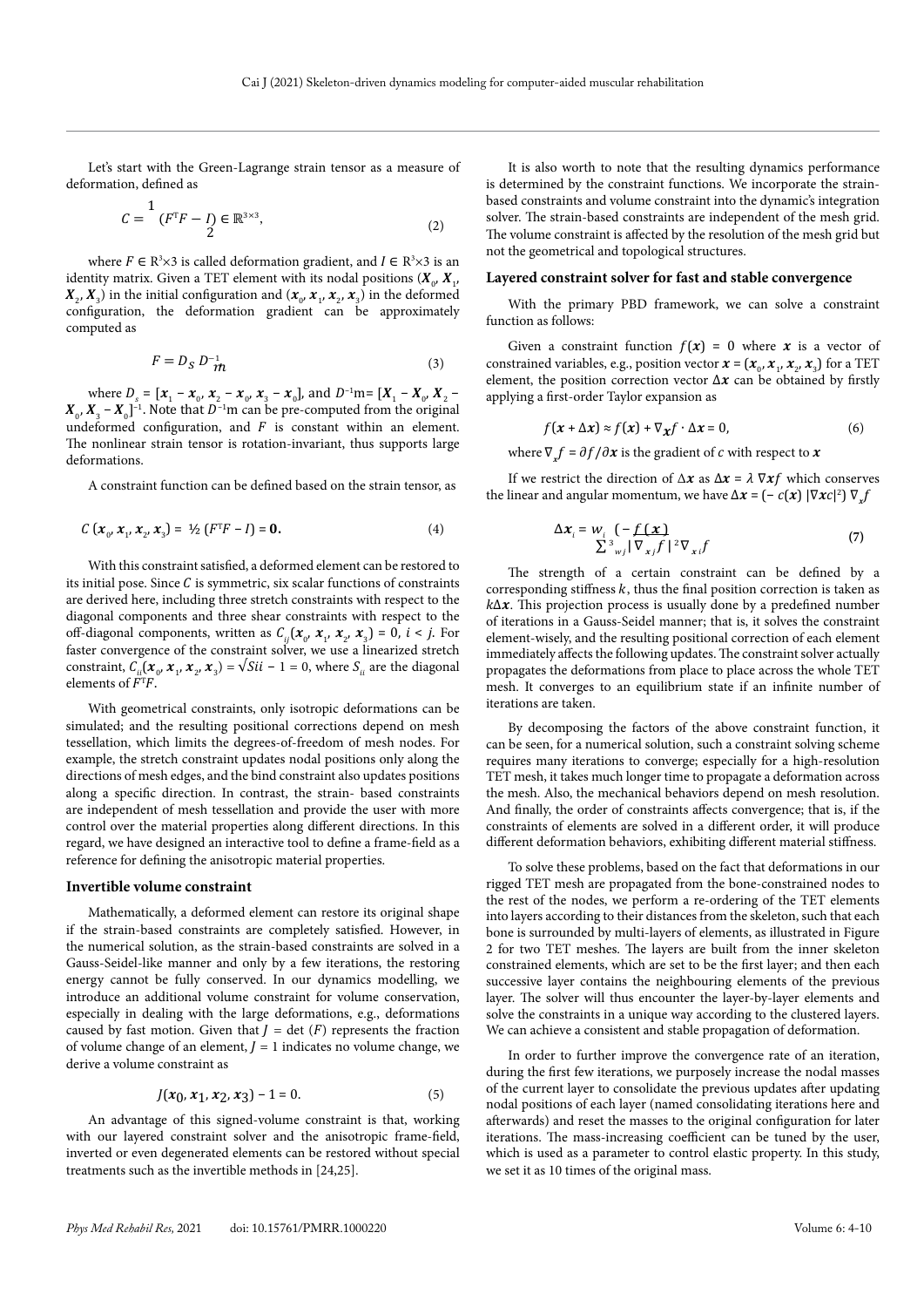This layered constraint solver requires much less iterations for each animation frame than the conventional PBD scheme. Moreover, it relieves the dependency on different mesh resolutions by increasing the number of consolidating iterations for a higher resolution mesh. These can be validated in our implementation details and results presented in section 4.

#### **Frame-field for anisotropic models**

Soft tissues of a character often exhibit anisotropic elastic behaviors, which can be simulated with the strain-based constraints. In order to specify material properties in local frames, a spatially varying framefield needs to be defined. To generate such a frame-field that specifies a local coordinate-frame for each TET element, we designed an interactive editing tool.

As illustrated in Figure 3, the tool allows the user to input a few NURBS curves on the TET mesh which indicate a fibrous structure of the soft tissues. Local frames can be automatically generated along the curves, forming a sparse distribution of frames. These local frames are generated according to a minimal twist rule called Rotation minimizing frames (RMF). Then, a frame-field is automatically generated by a smooth interpolation of the sparse frames, using a Laplacian smoothing method. Details about the frame-field generation method can be referred to [21].

Each orthogonal frame of the RMFs can be directly represented by  $a \times 3$  matrix



(A) Top view of a leg model (B) Front view of the bunny model **Figure 2.** TET elements are re-ordered into different layers (rendered in different colors)



**Figure 3.** Local frames defined by the NURBS curves (knots in black and curves in red on the bunny at left), Frame-field generated in the TET mesh (Each node assigned an orthogonal frame, visualized by the red, green and blue vectors respectively)

$$
Q_i = (r_{i1}, r_{i2}, r_{i3}), i = 0, ..., m,
$$
 (8)

where *m* is the total number of the elements,  $(\mathbf{r}_{i1}, \mathbf{r}_{i2}, \mathbf{r}_{i3})$  are the coordinate-vectors of the three axes.

 $QT$  can be considered as a rotation matrix that transforms a vector from the global coordinate system to a local frame.

To incorporate the frame-field control into the dynamics model, the deformation gradient (as in Eq. (3)) of each element should be computed in the local frames as

$$
F' = (Q^T D) (Q^T D_m)^{-1},
$$
  
\n*i* s *i* (9)

where  $Qi$  is the local frame matrix in Eq. (8). The inverse matrix in the second term can be pre- computed. Thus, the constraint solver yields a local correction vector  $\Delta x'$ , which needs to be transformed back to a global correction vector  $\Delta x$ *i* =  $Qi\Delta x'$ .

#### **Results and discussions**

To verify the effectiveness of the proposed methods and their comparative advantages over the previous methods, we implemented a dynamic deformation system. In the experiments, a high-resolution surface mesh is embedded in a coarse tetrahedral mesh for better rendering results, and the surface mesh is deformed by barycentric interpolation of the simulated mesh. A relatively coarse volumetric mesh is useful to boost performance speed. Kinematic motion capture data is obtained from the open Mocap databases [26,27] and [28] in BVH format (refer to [29] for specification). And we use Blender software [30] to edit the skeletal structure in order to match it to a character model.

For more detailed animation results, refer to the accompanying video frames.

#### **Robustness of the rigging scheme**

To assess the robustness of the rigging scheme in section 3.1, we first constrained all the skeleton- intersected elements (as shown in 4a, constrained nodes are rendered as yellow points), which turned out to produce undesirable artifact of outliers, as shown in Figure 4b and Figure 4c. If the nodes of a constrained element are attached to different bones, outliers are produced due to the volume constraint. We referenced to the previous work [19,20] which requires an additional bind constraint to maintain the distance between a node and a related bone. While such a constraint can suppress the outliers, it is computationally expansive, especially in high-resolution mesh models.

We adjusted our rigging scheme by revisiting the intersecting TET elements. Those tetrahedral nodes around the joints and intersected by more than one bone are released from the constraint (note the elimination of the yellow points in Figure 4d). The following experiments show the corrected deformation behaviors around all the joints in Figure 4e and Figure 4f. This correction is largely credited to our layered constraint solver which compensates the constraints of the eliminated intersecting element nodes with their neighbourhood in the inner layer. This strategy makes the time-consuming bind constraint in dynamic deformation computation unnecessary.

#### **Comparisons of skinning methods**

To verify the advantages of the strain-based constraints and volume constraint introduced in Section 2.2-4, we first compare our method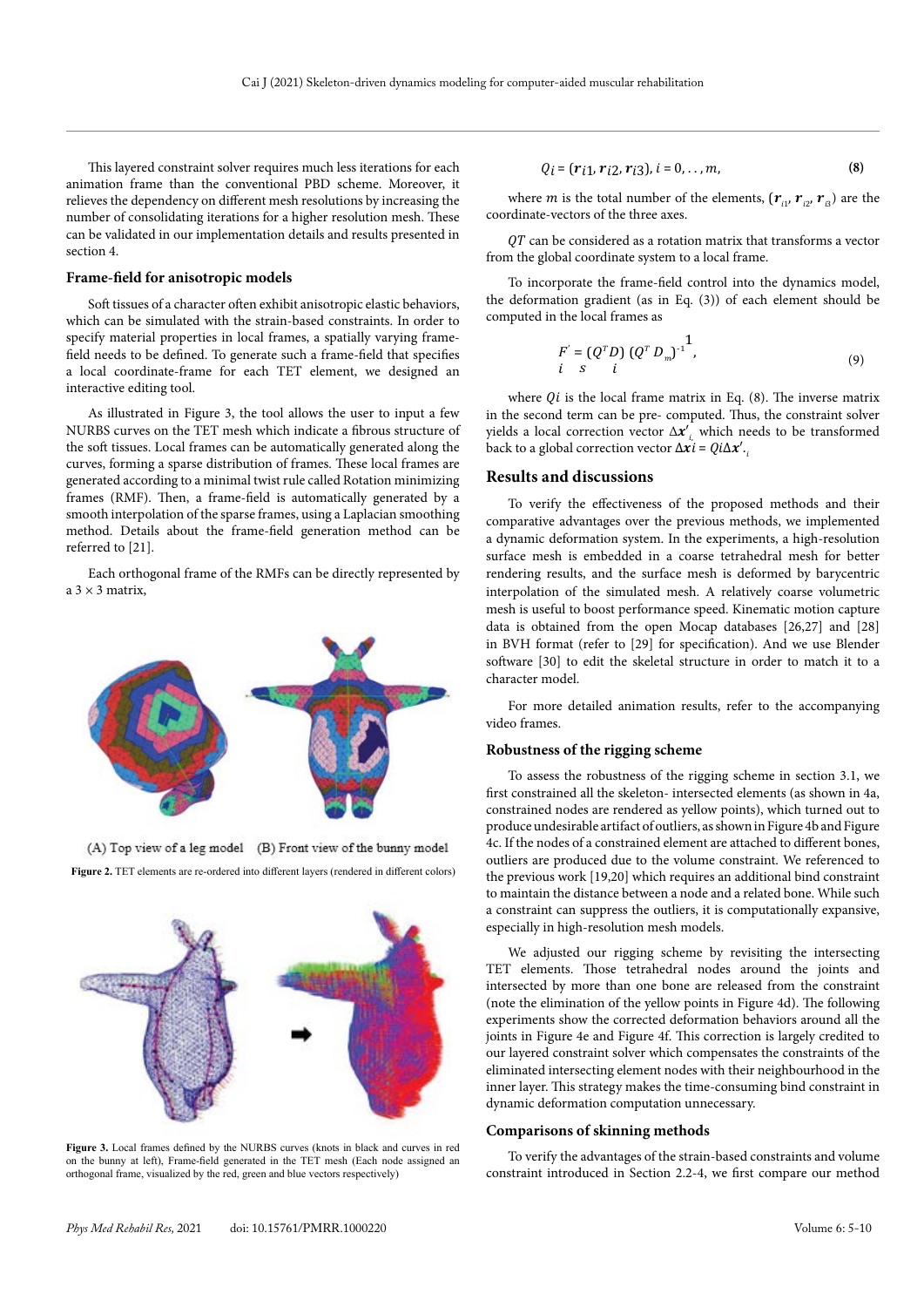with the conventional LBS and DQS in different scenarios. As shown in Figure 5a, the LBS suffers from a widely known candy-wrapper artifact when performing a twisting motion. Whereas LBS produces a better deformation (Figure 5c), DQS suffers from a bugling- joint artifact with a bending motion (Figure 5d) - a textured-cylinder model is used to provide a better visual reference for the comparisons. None of these geometrically based skinning methods can produce satisfactory deformations suitable for all scenarios. Since our skinning method works with the physically based constraints, realistic deformations can be produced without suffering from these artifacts. Volume is well preserved, as shown in Figure 5b and Figure 5e. There is no need for a weight- painting refinement process as is used in the previous methods. Moreover, secondary motions (e.g., contractile muscle in the upper arm) are naturally generated.

#### **Comparisons of unordered and layered constraint solvers**

We now compare the results of unordered constraint solver and our layered constraint solver introduced in Section 3.5. As shown in figure 6, a jumping leg model (with 24387 TET elements) is simulated, where all the three rows are simulated by the same constraint coefficients and time-step size. The unordered solver converges slowly, as shown in figure 6a and 6b, 10 iterations are far from convergence in figure 6a, and 50 iterations are needed to obtain satisfactory behaviors as shown in figure 6b. In contrast, the re-ordered layered constraint solver takes only 10 iterations (with the first 6 as consolidating iterations) to achieve the same convergence as in the 50 iterations of the unordered solver, as shown in figure 6c. This validates the fast convergence rate of the proposed ordered solving scheme, which greatly reduces computational cost for solving the constraints.



**Figure 4.** Constrained elements by the skeleton. In (a), all the elements intersected by the skeleton are constrained, producing outliers shown in (b) and (c). In (d), bone-shared elements are excluded, and correct deformations are produced shown in (e) and (f)



**Figure 5.** Comparison of dynamics models: LBS, DQS and our method

To test the consistency of the dynamic's models, we varied the resolution of the TET mesh. As expected, with the unordered solver, convergence rates for meshes with different resolutions differ a lot. In Figure 7, a lower-resolution leg model (with 3452 TET elements) is simulated with the same constraint coefficients and time-step size as in figure 6. The unordered solver with 10 iterations converges much faster with the low-resolution mesh in figure 7a, compared to its high-resolution counterpart in figure 6a. This poses the difficulty for deformation control of meshes with different resolutions, due to large deformation behaviour differences among them.

Our reordered layered constraint solver largely alleviates this problem. As shown in figure 7b and 7c, with the same setting with figure 6c, the same 10 iterations achieve the same deformation of its highresolution counterpart. A further flexibility of the material property of stiffness can be obtained by adjusting the number of consolidating iterations (6 in figure 7b and 2 in figure 7c). Therefore, deformation control can be done at similar performance level by using the reordered solver.

#### **Comparison of isotropic and anisotropic deformations**

To verify the effectiveness of the frame-filed incorporated into an anisotropic model discussed in section 3.6, we present the deformations of models with isotropic and anisotropic materials respectively in figure 8.

We again reference to the representative work [19,20] on the PBD framework. As they use geometrical constraints, it is impossible to define the dynamics model of anisotropic materials, in particular, the model cannot accommodate the anisotropic frame-field in the TET mesh with an irregular grid. Without a reference frame-field, we can only define isotropic materials: the strain-based constraints are solved in a single global frame, and there are only two strain-based coefficients, i.e., stretch stiffness and shear stiffness. Isotropic deformations of the bunny model are shown in Figure 8a.

With the frame-field as shown in figure 3, where each frame is represented by three axes  $(r, g, b)$  rendered in red, green, and blue colors respectively, totally six constraint coefficients can be defined: three stretch coefficients and three shear coefficients along three directions of each local frame for each TET element. We adjust the six parameters to define an anisotropic material. The anisotropic setting exhibits much more expressive deformations, such as the wrinkles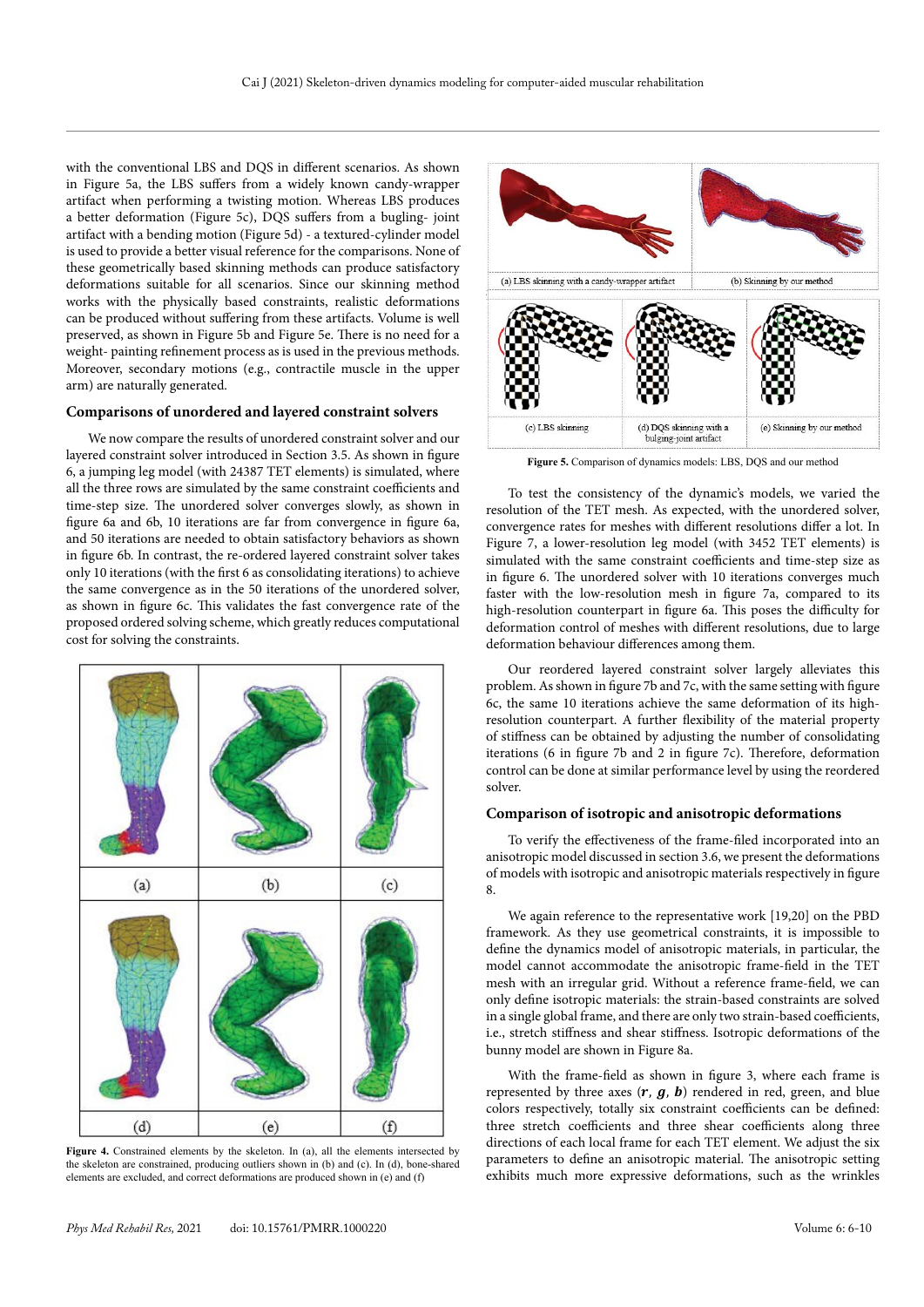

**Figure 6.** Comparison of the unordered solver and our layered constraint solver





(b) Layered constraint solver with 10 iterations (contains 6 consolidating iterations)



(c) Layered constraint solver with 10 iterations (contains 2 consolidating iterations)

**Figure 7.** Comparison of the unordered solver and our layered constraint solver in a low-resolution mesh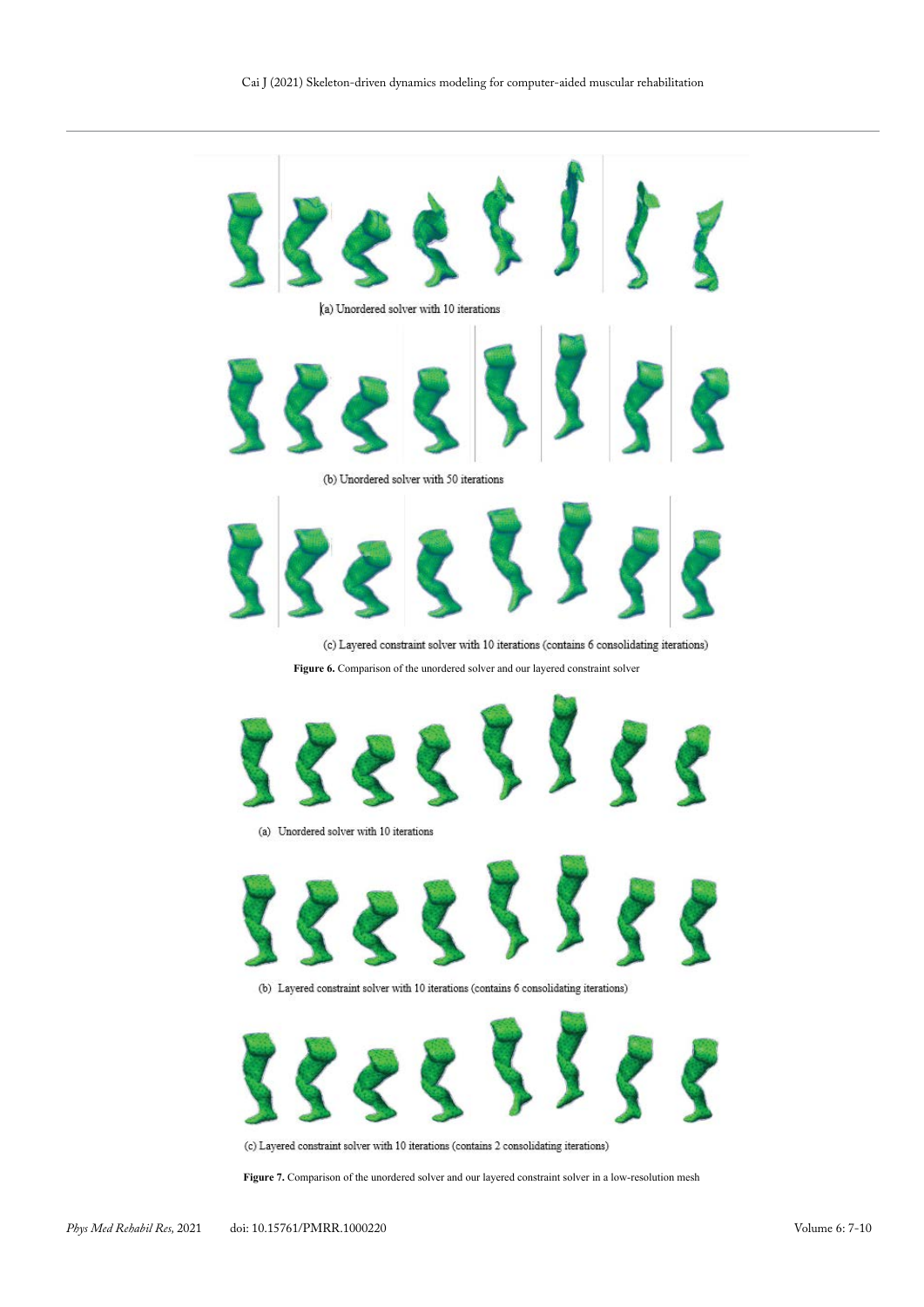formed at its belly and more flexible behaviors at the ears, as shown in Figure 8b.

## **Executive performance analysis**

To assess the computational performance and demonstrate the effectiveness and robustness of our dynamics modelling system, we conducted more experiments with large ranges of motions, secondary motions, and anisotropic material properties. Details can better be revealed in the accompany video, and Figure 9 and Figure 10 are the screenshots.

An un-optimized implementation of the algorithms was written in C++. All the examples are executed on a desktop with Intel Core CPUs (i7-4770 @3.40GHz). The time-step size of the constraint solver is made consistent with the framerate of the Mocap data (120Hz with the male model, and others with 30Hz or 25Hz). Statistics and executive performance of the examples are given in Table 2. It shows that the frame-field incorporated dynamics model costs only a small fraction of time more than its counterpart without a frame-field, mainly for the local-frame computations. All the deformations are done within 10 iterations for the constraint solver, thanks to the layered solving



**Figure 8.** Comparison of isotropic and anisotropic deformations (The surface model is obtained from Blender open movie project [31]. The accompanying video demo can better reveal the details).



**Figure 9.** Skeleton-driven animation of a fatman model (Surface model courtesy of Kim [13])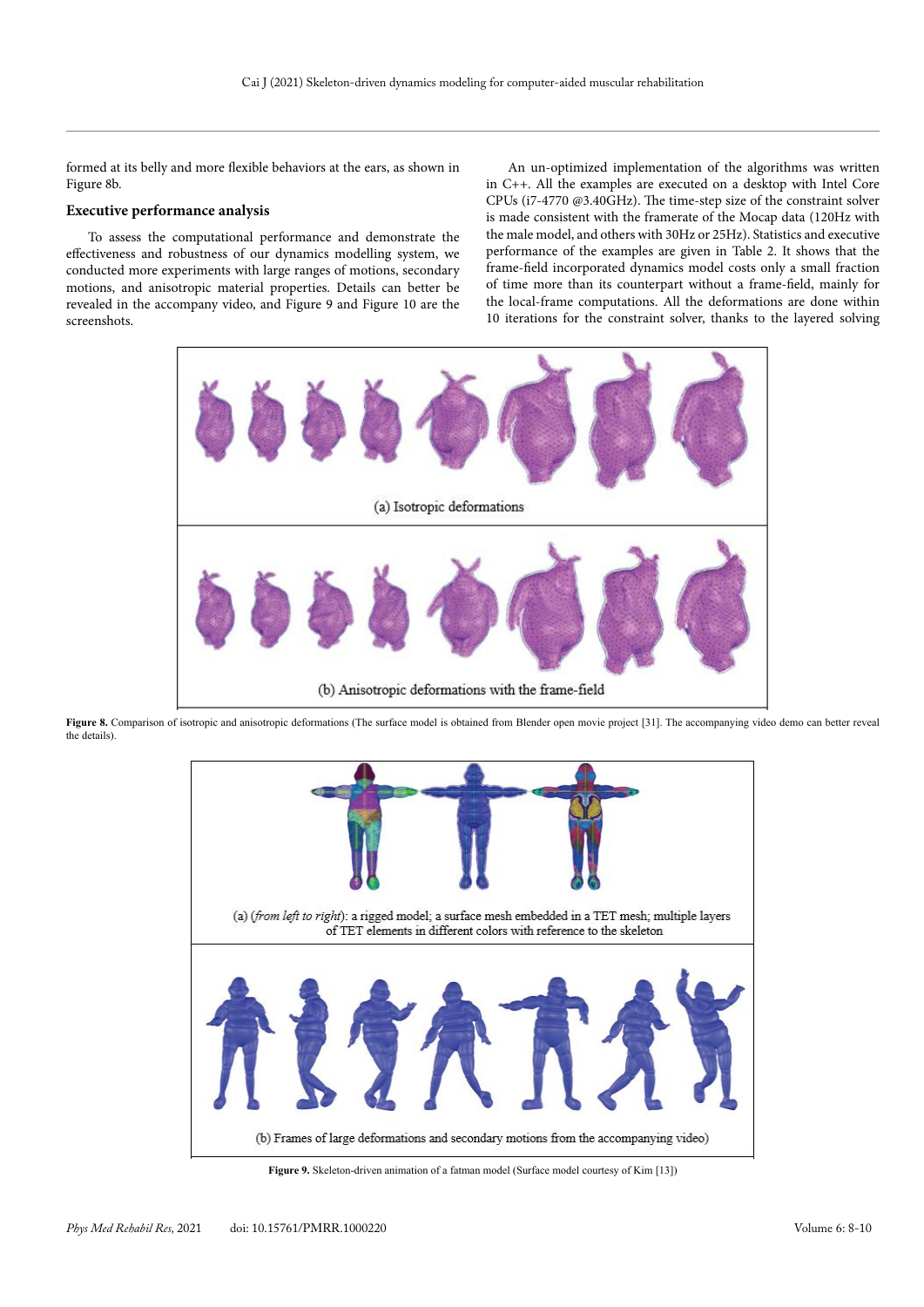

(a) (from left to right): a rigged model; a surface mesh embedded in a TET mesh; multiple layers of TET elements in different colors with reference to the skeleton.



(b) Frames of very large deformations from the accompanying video.

**Figure 10.** Skeleton-driven animation of a kicking man model

**Table 2.** Executive performance on different animation models

|                       | #Total elements | #Unconstrained<br>elements | Time-step size (s) | <b>Number of Iterations</b><br>(total/consolidating) | <b>Execution Time (ms)</b> |                     |
|-----------------------|-----------------|----------------------------|--------------------|------------------------------------------------------|----------------------------|---------------------|
| Model                 |                 |                            |                    |                                                      | without<br>frame-field     | with<br>frame-field |
| Cylinder              | 2214            | 2169                       | 0.042              | 3/1                                                  | 2.3                        | 2.8                 |
|                       | 3452            | 3373                       | 0.033              | 10/2                                                 | 11.6                       | 14.6                |
| Leg (low resolution)  |                 |                            |                    | 10/6                                                 | 11.8                       | 14.6                |
| Arm                   | 10760           | 10433                      | 0.042              | 6/2                                                  | 21.5                       | 27.1                |
| Leg (high resolution) | 24837           | 24670                      | 0.033              | 10/6                                                 | 87.5                       | 108.5               |
| Bunny                 | 27350           | 27136                      | 0.033              | 4/1                                                  | 37.8                       | 48.3                |
| Male                  | 74288           | 73647                      | 0.008              | 10/1                                                 | 258.5                      | 335.1               |
| Fatman                | 89876           | 89306                      | 0.033              | 10/2                                                 | 317.7                      | 408.5               |

scheme. Therefore, real-time performance can be achieved, making the modelling system viable for various applications.

#### **Notes on non-decoupled shear constraint**

For purely elastic models [22], a decoupled shear constraint  $Cij$  ( $\mathbf{x}_{0}$ ,  $\mathbf{x}_1, \mathbf{x}_2, \mathbf{x}_3$  =  $\sqrt{Sij}$  |Sij|= 0, i < j can also be used, which decouples shear from stretch and penalizes only the angular deformation. However, this decoupled shear constraint is nonlinear along the projection direction. It causes overshooting problem that leads to failure in our dynamics modelling experiments with the anisotropic material property, when large bending angles occur at the joints.

To deal with this problem, a non-decoupled shear constraint was explored in our system, which can affect the stretch stiffness of an element. Combining it with the volume constraint, however, might result in an over-constrained system, producing jittering artifacts. We analyzed such cases and proposed a few techniques to minimize the unwanted effects in deformation, for example, by decreasing the stiffness of the volume constraint.

We have also noticed the problem in the conventional PBD framework that material stiffness depends on not only the constraint coefficients but also the time-step size in the constraint solver. We propose a constant time-step size which is according to and consistent with the framerate of the skeleton motion.

## **Conclusion**

We have presented a strain-constrained body mesh deformation system based on skeleton-driven dynamics modelling. Strain-based constraints are incorporated into the PBD framework, which has shown great improvement on physically plausible deformation compared with those using the geometrically based skinning techniques such as LBS and DQS. It turns out to be effective and efficient for animating characters. Natural secondary motion of soft tissues can be produced, and anisotropic deformation behaviors can be intuitively controlled by using a designed frame-field. Stretch and shear coefficients can be easily tuned to change material stiffness along different directions. The constraint solver converges fast with a re-ordered layered solving scheme. Stable and consistent execution performance can be achieved.